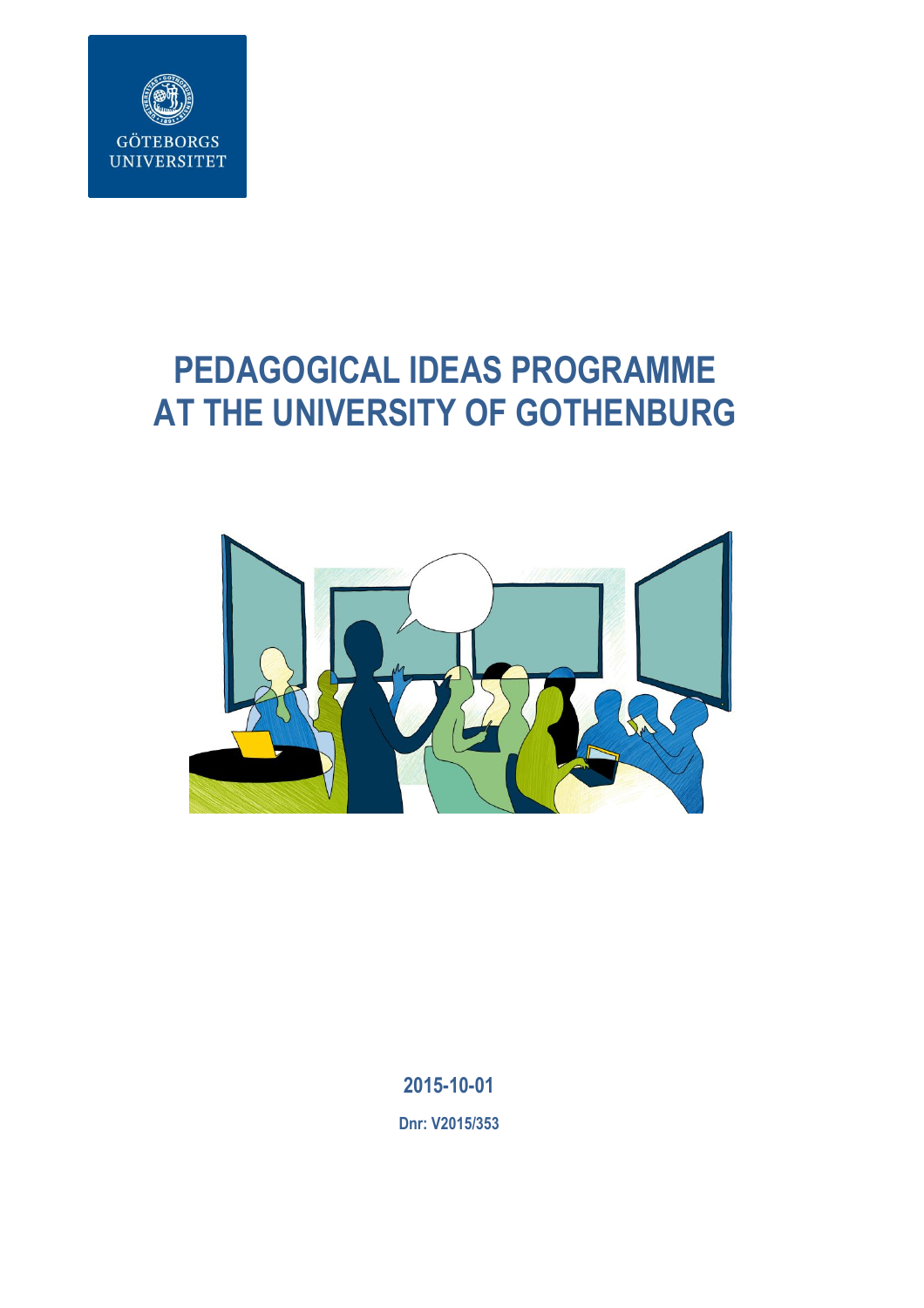

Date of publication: 2015-10-01 Title: Pedagogical Ideas Programme at the University of Gothenburg Publisher: Board of Education, University of Gothenburg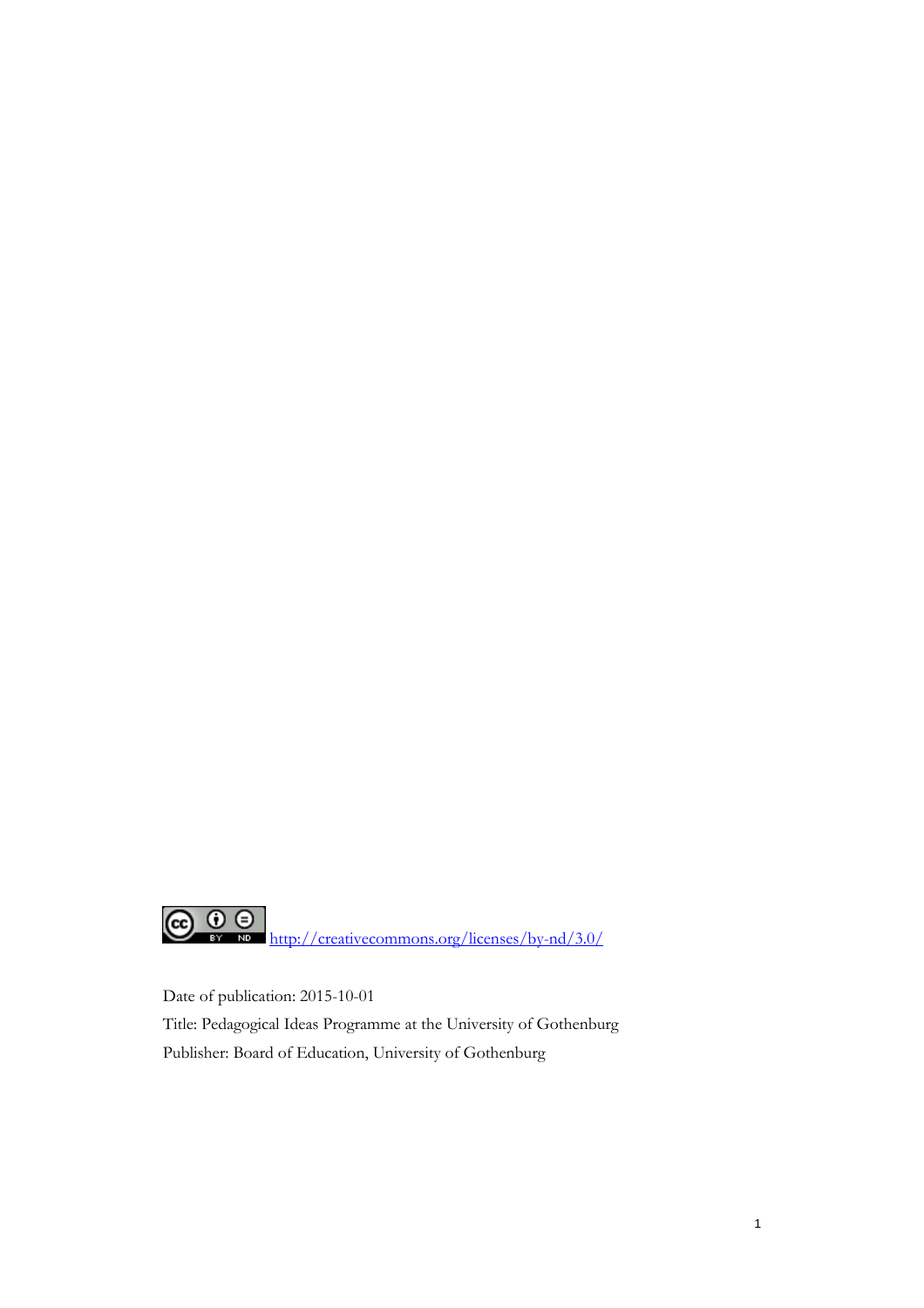# **CONTENTS**

| Expectations concerning the education organisation, administration and management  9 |  |
|--------------------------------------------------------------------------------------|--|
|                                                                                      |  |
| SUPPORT FOR DEVELOPMENT OF TEACHING AND LEARNING IN HIGHER EDUCATION  11             |  |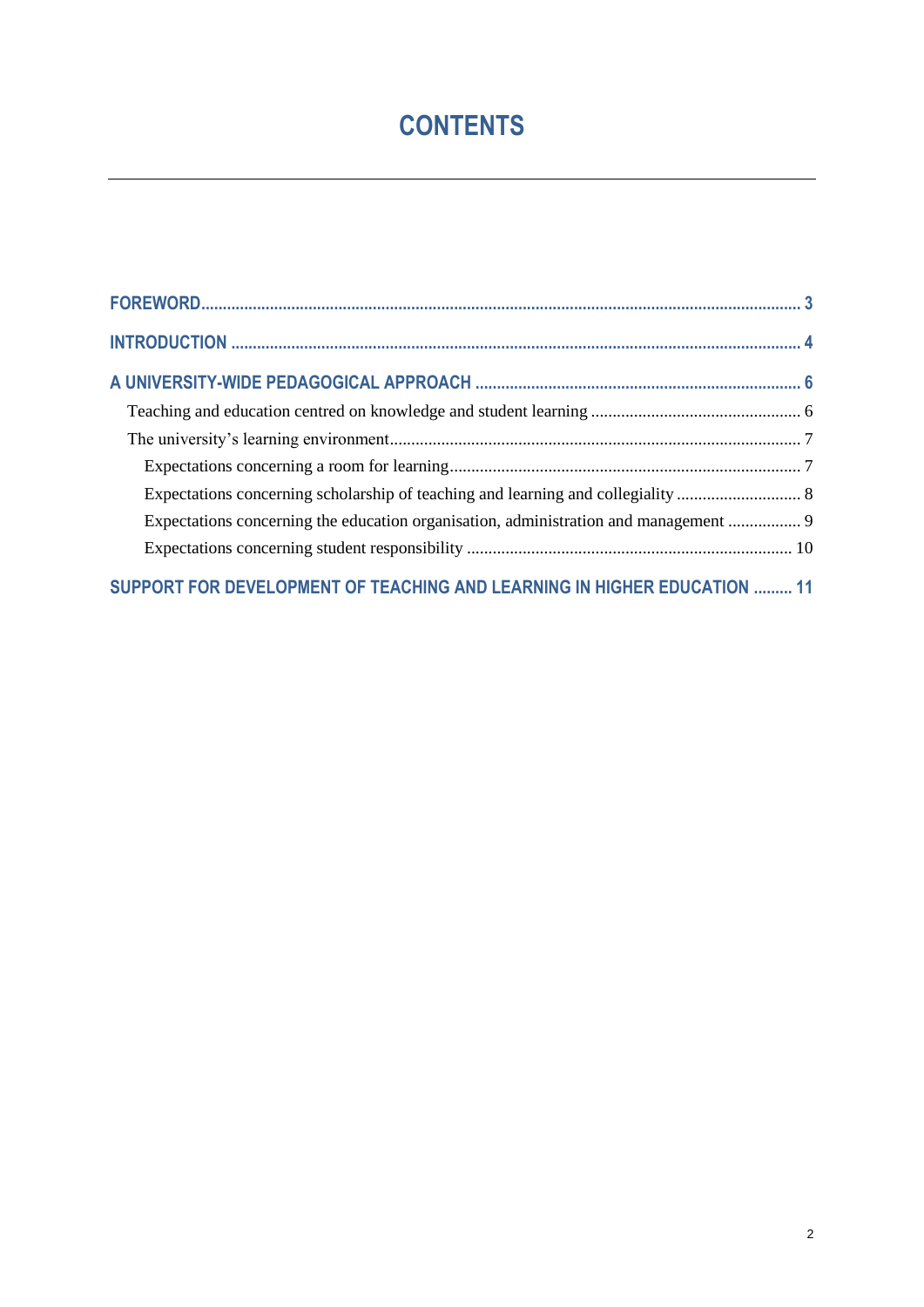# **FOREWORD**

<span id="page-3-0"></span>Higher education is evolving. Widening participation, heterogeneous student groups, labour market links, internationalisation and increased web-based teaching represent examples of challenges that are changing in part the demands imposed on higher education.

The *European Standards and Guidelines for Quality Assurance in the European Higher Education Area* (ESG) were adopted to ensure good quality education at a European level. This document provides guidelines for quality systems at higher education institutions. ESG emphasises that learning should be student-centred and similarly that teaching should be structured so that students play an active role in the learning process. The Pedagogical Ideas Programme at the University of Gothenburg is linked to the policy formulated at a European level and provides guidance for implementing the *Policy for Pedagogical Development* (Dnr V 2015/754).

The cohesive environments within the University of Gothenburg, where research and teaching interact with student learning, provide good opportunities for both creating and maintaining high-quality education. The university-wide Pedagogical Ideas Programme means that issues relating to teaching and learning in higher education have a set place on our agenda, within the framework of our cohesive environments, in line with Vision 2020. This represents an expression of the University of Gothenburg's desire to focus on teaching and student learning, inspire critical discussion about the university as a learning environment and also enhance the visibility of and value the knowledge and commitment of teachers in respect of our pedagogical development work.

Our hope is that the Pedagogical Ideas Programme will be of assistance through providing us with a good starting point for constructive discussions within the university as a whole relating to the development of teaching and learning in higher education at the University of Gothenburg.

Pam Fredman (Vice-Chancellor) and Mette Sandoff (Assistant Vice-Chancellor)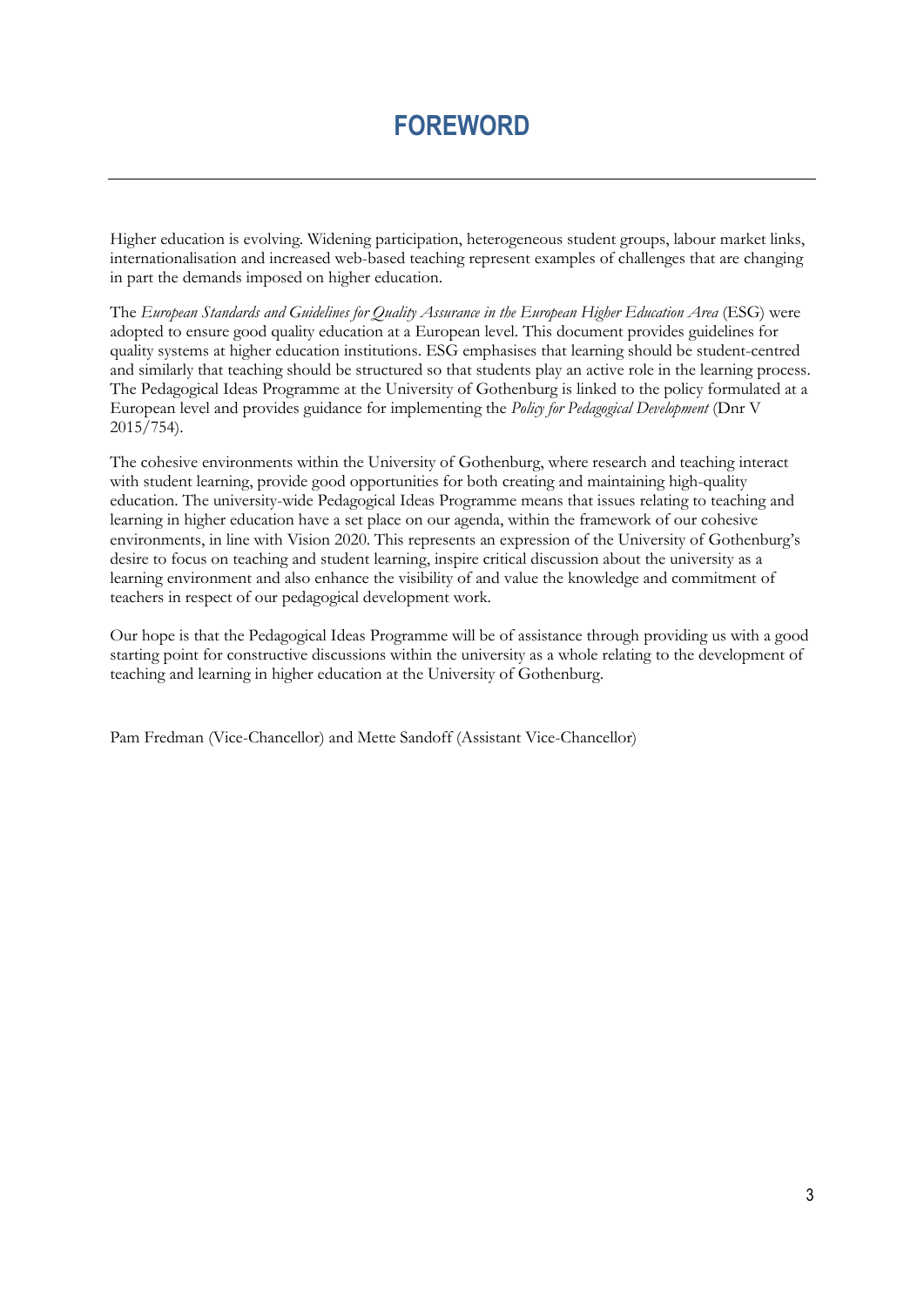# **INTRODUCTION**

<span id="page-4-0"></span>The *Pedagogical Ideas Programme* document is intended for everyone working and studying at the University of Gothenburg. The purpose of the Programme is to provide guidance for implementing the steering document *Policy for Pedagogical Development* (Dnr V 2015/754). The Programme formulates a university-wide pedagogical approach, provides a background and research context for ideas relating to student-centred learning and the significance of the learning environment, and also provides support for our pedagogical development work.

The Policy for Pedagogical Development points the way forward and formulates expectations and target goals for pedagogical development. In these respects it is binding, though the policy cannot, by definition, govern in detail how each individual activity is to support our endeavours to move in the appropriate direction, attempt to fulfil our defined expectations and achieve the target goals set. At a large and broadbased university, covering everything from artistic to medical courses and study programmes, pursuing activities in the form of study programmes and single-subject courses and accommodating both professional education and training and general courses and study programmes, account needs to be taken of the fact that the different kinds of course and study programme are pursued on the basis of their specific preconditions. Teaching, education and didactics necessarily assume different profiles depending on subject. This in its turn means that a pedagogical ideas programme to support compliance with the Policy needs to take account of diversity within educational activities at the university, while it should at the same time be possible for everyone to make use of the Programme.

A critical approach to the prevailing teaching practice is of great importance for a programme of change aimed at strengthening the opportunities for learning. It is crucial that everyone involved in education and teaching critically reflects on how they approach and treat people and also seeks to make their own positions and expectations of each other visible in order to create an equal and equivalent learning environment.

### *Process*

l

In 2013 the Board of Education gave the Unit for Pedagogical Development and Interactive Learning (PIL) a mandate to produce a university-wide Pedagogical Ideas Programme. The project represents a step in the work relating to Vision 2020 and is one of the measures identified by the vision document to stimulate good pedagogical environments and achieve our aim of pedagogical excellence. Work on the project started in the late autumn of 2013 and continued through 2014 and the first half of 2015. The process was distinguished by collegial and broad cooperation including varied forms of student influence and was concluded with an internal university document that was circulated for comment in the spring of 2015. A detailed account of the process can be found on PIL's website.<sup>1</sup> This work resulted in a *Policy for Pedagogical Development* (Dnr V 2015/754) together with a supporting document entitled *Pedagogical Ideas Programme at the University of Gothenburg*.

#### *Who is this for and what is the context?*

The Programme is intended for all levels of education – first-, second- and third-cycle levels. The Programme may also be used to develop competence and activities with a view to identifying and initiating pedagogic development work at different levels of our organisation. Teaching staff and course coordinators at department level are expected when developing courses and study programmes to base their approach on the document and do so in conjunction with student dialogue. Faculty management may find it beneficial to use it during dialogue and when sharing experience between departments. The Programme should also be seen as guidance for the work to design and develop teaching premises,

<sup>1</sup> http://pil.gu.se/projekt/pedagogiskt-program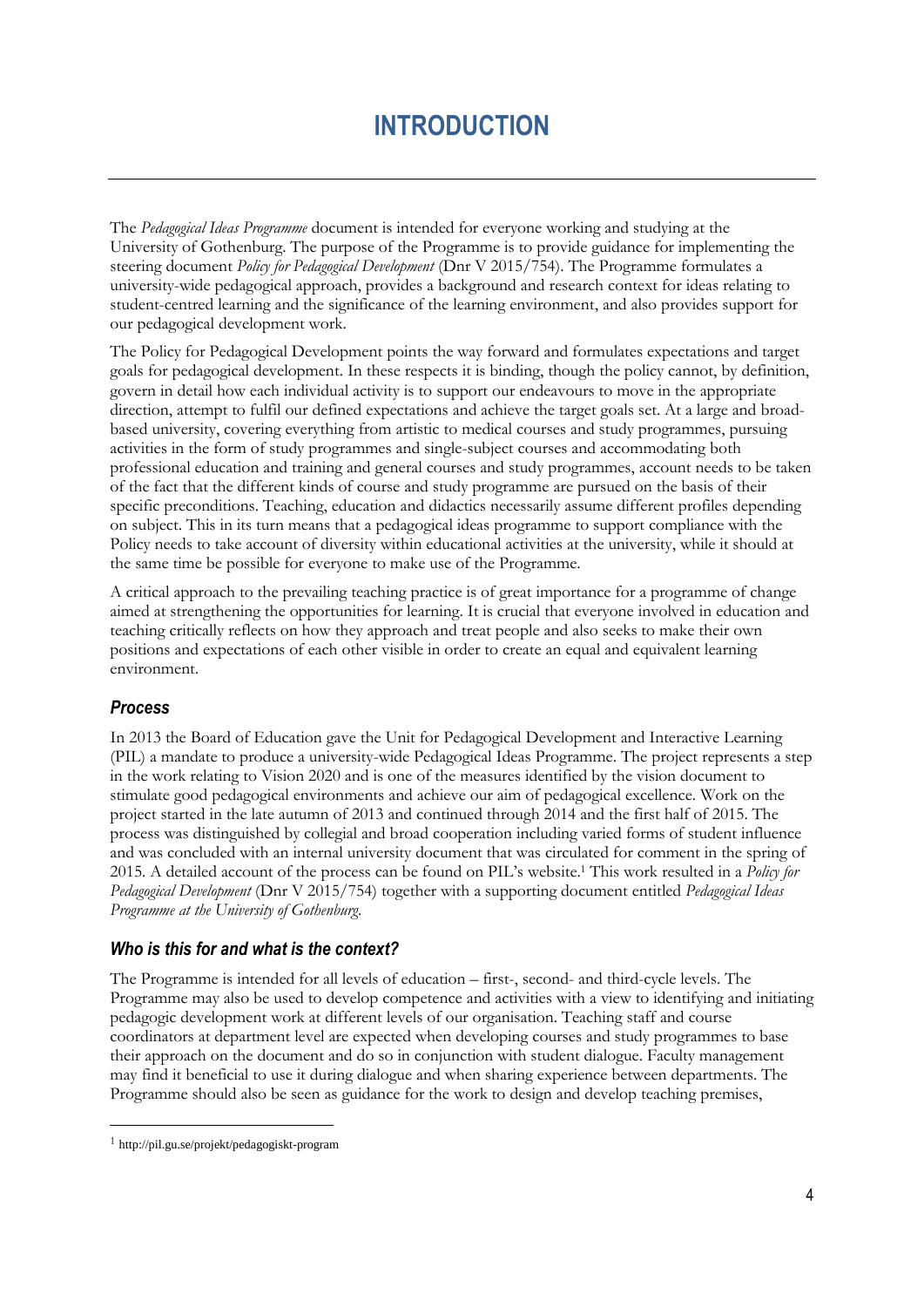support activities and the education organisation. The Student Unions can also use the Pedagogical Ideas Programme in dialogue with their members. The university-wide Pedagogical Academy and the Network for Education Coordinators use the Programme as a basis for thematising and structuring discussions across faculty, department and subject boundaries.

The designation *student* in this document includes research students. The designation *teacher* relates to all teaching staff, including research students who teach. This document thus has a secondary meaning for research students, who may consequently need to adopt different positions when reading the text.

#### *Responsibility*

Pedagogical development is a collective responsibility. This responsibility includes many different categories of staff/function and is a management responsibility. The responsibility thus does not rest solely on the shoulders of individual teachers. People at all levels of the University of Gothenburg (i.e. university-wide level, faculty or equivalent and department or equivalent level) need to assume their part of the responsibility to enable the ambitions of the Pedagogical Ideas Programme to become a reality. The Programme is to be followed up at all levels of the organisation: at department, faculty and universitywide level.

In the event that an activity considers that initiatives at a different level to their own are required to enable the university as a whole to achieve the ambitions expressed by the Programme, the activity in question is obliged to indicate the needs required to the appropriate level. The Board of Education is responsible for any future revisions of this document.

### *Structure*

There are two parts to this Pedagogical Ideas Programme at the University of Gothenburg: the first part develops concepts relating to student-centred learning and the importance of the learning environment by placing them in a relevant research context; the second part represents guidance for initiating processes aimed at strengthening the student-centred perspective in teaching and education. This part focuses on the university management's expectations concerning our education activities and their various stakeholders with respect to pedagogical development.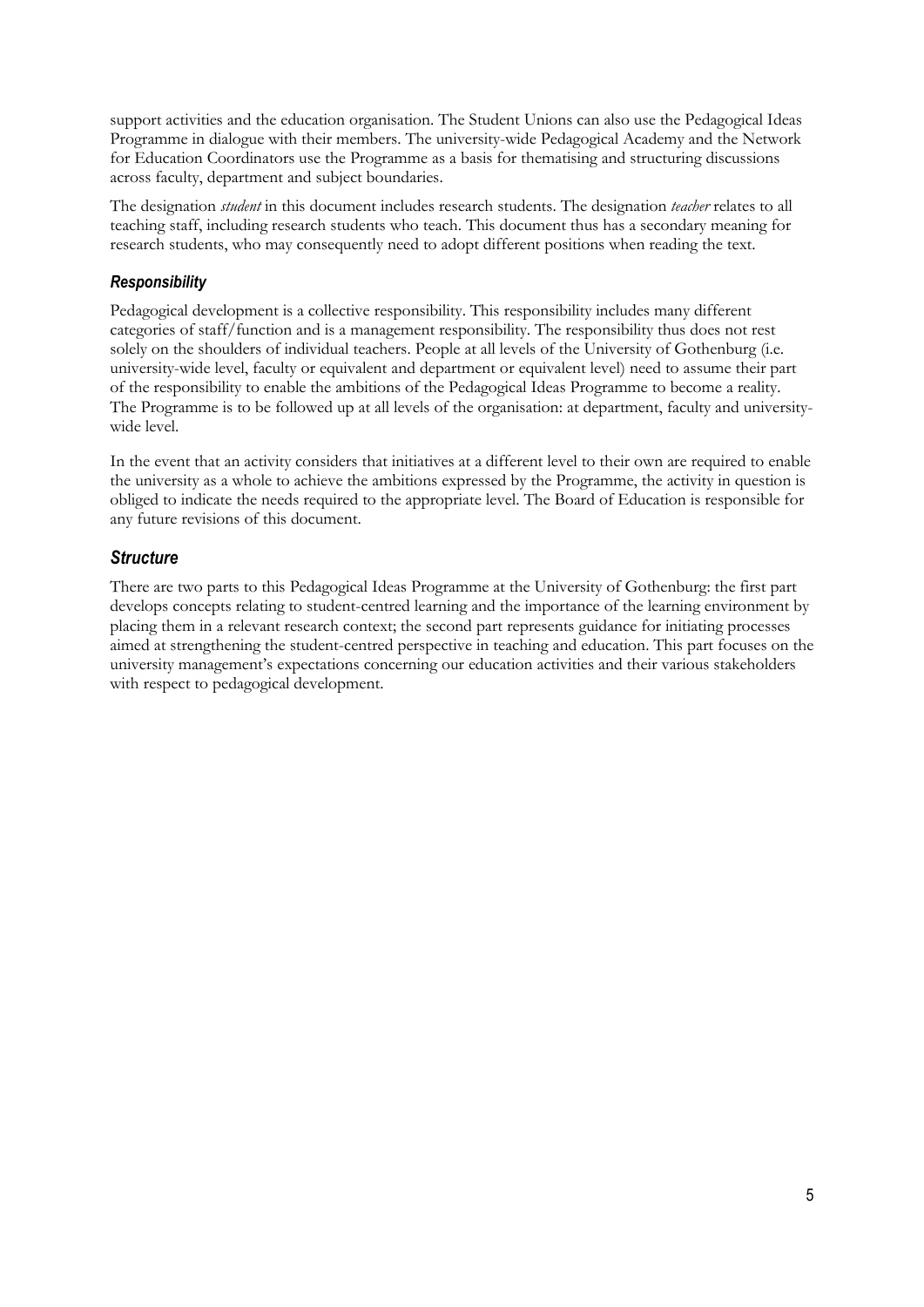# **PART 1**

# <span id="page-6-0"></span>**A UNIVERSITY-WIDE PEDAGOGICAL APPROACH**

### <span id="page-6-1"></span>**Teaching and education centred on knowledge and student learning**

A university is a place where learning takes place through both research and teaching, and where education rests on scientific/artistic foundations in both content and form. The objective is for teaching to be intellectually challenging and pursued in a way that stimulates and supports student learning.

The students and a student-centre perspective have a given place at a university that has a strong educational tradition and breadth, not least owing to its professional education and training. The main thrust of the student-centred perspective is that the objectives, structure and outcome of teaching focus on the students' need for knowledge. There have been a number of changes within the policy area, research relating to higher education and within student union work that have promoted this shift towards greater consideration being taken of student needs and learning. This is associated with changes in societal demands for knowledge renewal, and similarly interdisciplinary and lifelong learning, but also with a more individual-oriented perspective having had an impact within education. More heterogeneous student groups combined with initiatives for widening participation and internationalisation help to make the demands for varied, alternative and web-based types of instruction and examination formats becoming increasingly critical for the students' learning and their opportunities of participating in higher education on equal terms.

Research into learning indicates that students who not only have an approach to learning focussing on the surface but who achieve deeper learning, including an ability to see links, adopt a critical approach, etc., also achieve better study results. <sup>2</sup> Teaching that offers fora for interaction, discussions, intellectual challenges as well as support and continual feedback/assessment by teachers at the right time is considered to support such learning.<sup>3</sup> Types of instruction and examination formats that stimulate activity, involvement and self-reflection play a key role considering the objectives of the education and the students' capacity for learning.

The term 'learning' also emphasises a process through which the understanding of the matter being studied is enhanced and thereby changed. With this the student has an active role as co-creator of the learning process, and knowledge is formed in the interaction between the students themselves and the interaction between the teachers and students.<sup>4</sup> A precondition for this is mutual respect within teacherstudent and student-student relationships. An emphasis on the term 'learning' also leads to expectations for students to assume their own responsibility for becoming involved and assuming an active role in the learning process, with the help and support of teachers and other students. Student learning can be stimulated and study results thereby improved by making students aware of the shared responsibility that teachers and students have for the learning process. 5

There are risks associated with an emphasis on learning within higher education. This may result in the perception of the teacher's role being limited to a person who facilitates the student's learning process,

l

<sup>2</sup> Marton, Ference och Roger Säljö. 1997. 'Approaches to learning' I F. Marton, D. Hounsell and N. Entwistle, *The Experience of Learning*. Edinburgh: Scottish Academic Press.

<sup>3</sup> Ramsden, Paul. 2003. *Learning to teach in higher education, 2nd Edition*. RoutledgeFalmer, London and New York.

<sup>&</sup>lt;sup>4</sup> Appel, M. and Bergenheim, Å. 2005. Reflekterande forskarbandledning. Om samarbetet mellan handledare och doktorand [Reflective research supervision. About the cooperation between supervisors and doctoral students]. Lund: Studentlitteratur.

<sup>5</sup> See, e.g., Jeremy J. Sierra. 2010. Shared responsibility and student learning: ensuring a favourable educational experience, in Journal of Marketing Education. Volume 32, Number 1, pp. 104-111.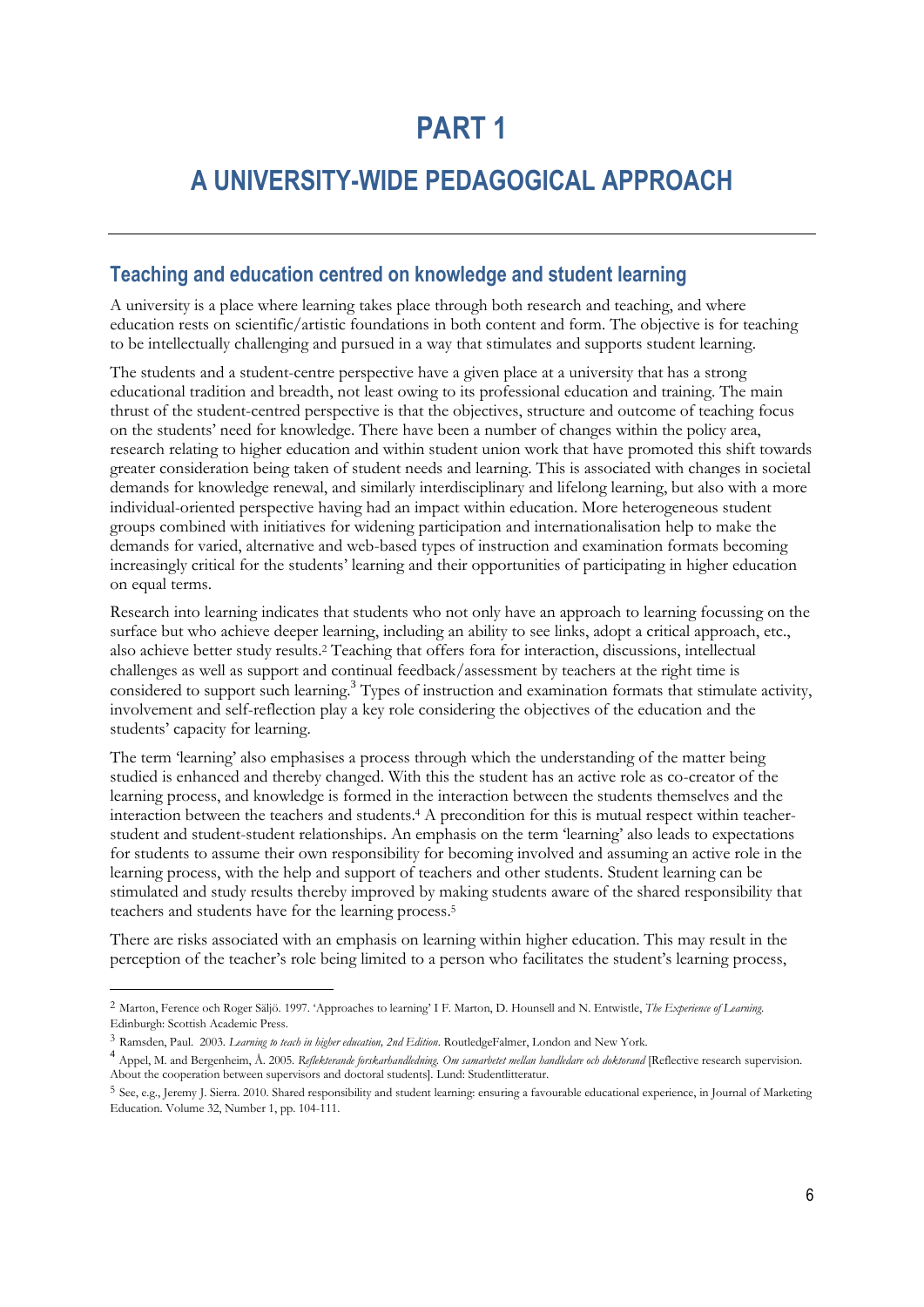thus reducing the value of the teacher's expert knowledge in a particular subject.<sup>6</sup> The implications of the teacher's view on knowledge and teaching in respect of the students learning processes is consequently a growing field for research. A teacher's approach to their own knowledge area and teaching plays a critical role in student learning<sup>7</sup> as does a teacher's perception of academic leadership.<sup>8</sup>

## <span id="page-7-0"></span>**The university's learning environment**

The term 'learning environment' (Sw. *lärmiljö* or *lärandemiljö*) has become increasingly important as regards the formulation of policies for higher education both nationally and internationally.<sup>9</sup> A considerable amount of research has been carried out in parallel with this development relating to the importance of learning environments to student learning. The research literature presents a number of different ways of defining what a learning environment is/may be. There are an increasing number of studies illustrating different aspects of learning environments and relating these to desired effects on students' learning outcomes and throughput, active learning and student involvement in their learning, the opportunity for students and teachers to interact with each other and also, more generally, how satisfied students are with their studies.

The Policy for Pedagogical Development emphasises that the learning environment is a key requisite for student learning and the development of knowledge. The learning environment also represents a precondition for a teacher's pedagogical competence development and to enable teachers to pursue a pedagogy centred on student learning. This means that certain expectations may be expressed with respect to what constitutes the learning environment. Learning environments shall be understood to mean a combination of spatial, social/cultural and organisational aspects. In more concrete terms, the learning environment is described on the basis of three perspectives: 1) the physical and virtual room; 2) the competence and development of teachers; and 3) the organisation of supportive structures for teachers and students.

### <span id="page-7-1"></span>*Expectations concerning a room for learning*

 $\overline{a}$ 

The design and furnishing of a room heavily influences pedagogical practice, regardless of whether this involves a physical room where students and teachers meet face to face or a virtual room where the interaction takes place digitally and often asynchronously. The design of the physical room may promote or limit the level of interaction between teachers and students and between students, and is also important as regards who can be active in the room.<sup>10</sup> Rooms with flexible solutions mean that it is easier for the teaching to switch from teacher-focused elements to student-focused activities. It is a greater challenge to vary forms of instruction in a room with fixed furniture.

Today it has become increasingly common for teaching on a course to combine activities in a physical room with activities that take place in a virtual room, such as a learning platform, or on other forms of media. Use of technical aids in teaching does not automatically produce more active students or a higher level of interaction between students and between teachers and students. Even if most of today's students are used to dealing with IT in their everyday lives, technology does not in itself mean that students automatically become committed to their studies or assume greater responsibility for their learning. Enabling this to become a reality requires a well thought-out pedagogy with respect to how digital

<sup>6</sup> Biesta, Gert. 2005. 'Against learning. Reclaiming a language for education in an age of learning'. *Nordisk Pedagogik*, Vol. 25, pp. 54–66. Oslo.

<sup>7</sup> Trigwell, Keith och Michael Prosser. 2013. 'Qualitative variation in constructive alignment in curriculum design' in *Higher Education*, 67:141-154.

<sup>8</sup> Ramsden, Paul, Michael Prosser, Keith Trigwell and Elaine Martin. 2007. 'University teachers' experiences of academic leadership and their approaches to teaching' in *Learning and Instruction*, 17, pp. 140-155.

<sup>9</sup> For an updated research overview of the term 'learning environment' see: Iyad Abualrub , Berit Karseth and Bjørn Stensaker. 2013. 'The various understandings of learning environment in higher education and its quality implications', *Quality in Higher Education*, 19:1, pp. 90-110.

<sup>10</sup> Montgomery, T. 2008. 'Space matters: Experiences in managing static formal learning spaces' in *Active Learning in Higher Education*, 9:2, pp. 122-138 and Jamieson, P. 2003. 'Designing more effective on-campus teaching and learning spaces: A role for academic developers' in *International Journal for Academic Development*, 8:1, pp. 119-133.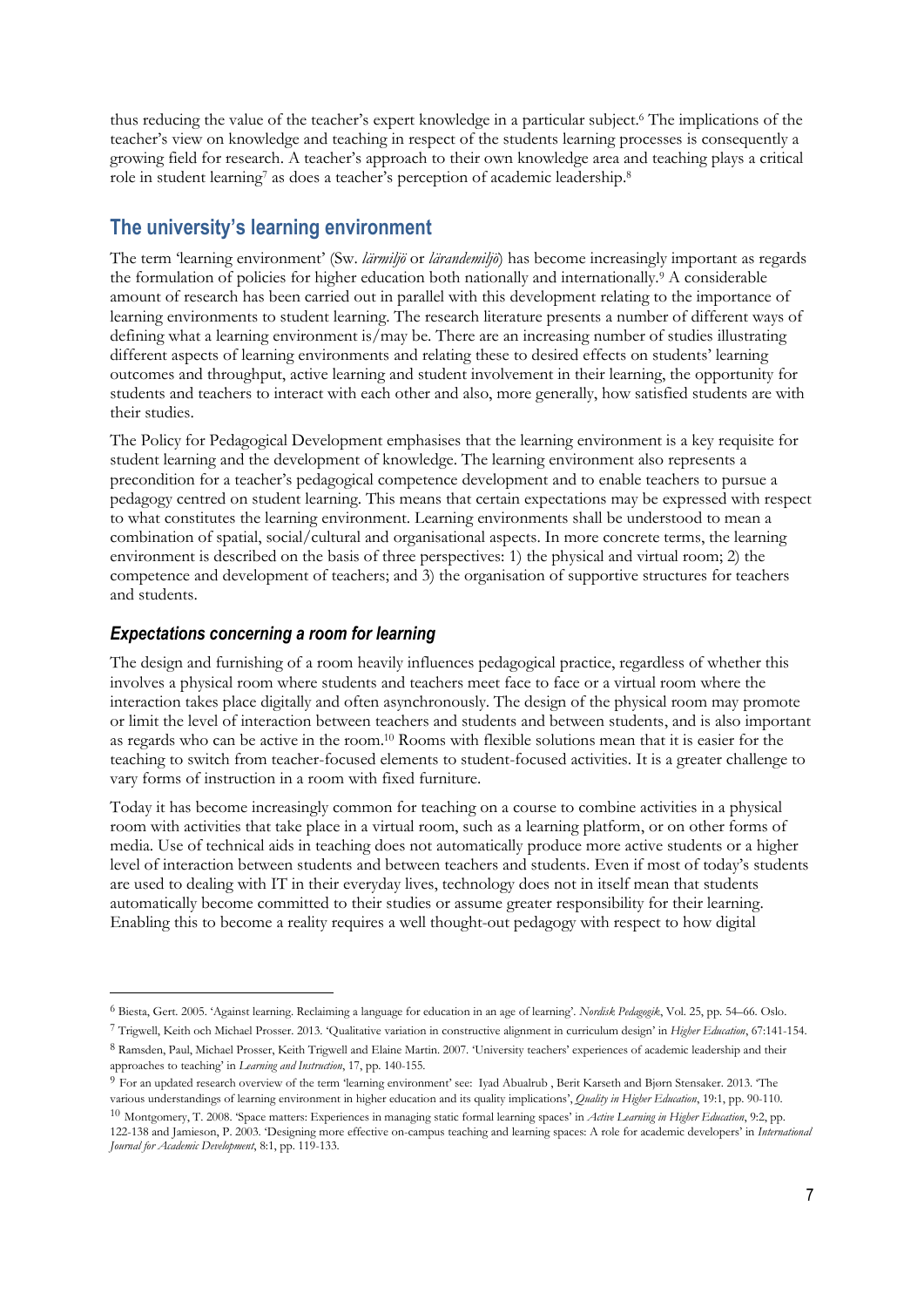resources are integrated into teaching on the basis of the student-centred learning approach. Current research indicates the importance of pedagogy and technology being developed in parallel.<sup>11</sup>

A lot of student learning is provided at places other than teaching premises, e.g. at libraries or in other public rooms. Students who are able to interact informally with other students on the course and teachers outside the formal teaching situation develop a commitment to their studies and take control of their own learning process.<sup>12</sup> Students also develop social learning through exchange studies, on work placements, in international networks or through field-based training, both locally and internationally. A learning environment that makes it easier for students to develop social networks linked to their education can have positive effects, such as the promotion of a sense of affiliation with the student group and with the wider academic context.

The room also shapes the opportunities for teachers to perform both their pedagogical and research work tasks effectively, to forge social and professional relationships and to exchange information and knowledge between colleagues. This applies both on university premises and in the context of placements.

#### <span id="page-8-0"></span>*Expectations concerning scholarship of teaching and learning and collegiality*

University teachers play a critical role in the student-centred perspective described here. With the support of the disciplinary foundation of the subject in question, proven experience and pedagogic research, teachers can contribute to problematizing, renewing and changing education initiatives. The term that may be referred to as 'scholarship of teaching and learning' includes the same demands for teaching as for research and the collaboration mandate – to communicate, advance and disseminate their knowledge.<sup>13</sup>

It is usual to capture scholarship of teaching and learning in three dimensions. <sup>14</sup> Firstly, the teacher should be able to make pedagogical reflections and considerations, and be able to utilise these in the form of competent action in the teaching situation. Secondly, the teacher should be able to stage learning situations that support the assimilation of certain knowledge, a particular ability or approach, and develop their own practice independently. Thirdly and finally, the teacher should be able to deepen their knowledge of their own practice through theories and perspectives, in a way that is of interest to other teachers and is also open to peer review.

The overall aim of the scholarship approach is to increase the visibility of how teaching facilitates student learning.<sup>15</sup> With such knowledge, university teachers are afforded an opportunity to both develop their understanding of how teaching is best provided within a certain subject or area, and develop a critical approach to teaching and the context in which it is practised. A scholarship approach to teaching generates over time the capacity for critical reflection concerning the norms, values, procedures and rules (both explicit and implicit) that underpin education and teaching practice.

There is also a growing interest in how the scholarship of teaching and learning will increasingly become integrated with knowledge about more open and web-based forms of education and knowledge, and how digital resources can support student learning and more sustainable perspectives, etc., which may also be integrated into all of these dimensions.<sup>16</sup>

Scholarship of teaching and learning means that teachers investigate and systematise their pedagogical experiences. For individual teachers, the systematic approach first means that the teacher should be able to increase the visibility of, document, analyse and disseminate their experiences of teaching, including various forms of feedback, from students, colleagues, management, etc. A number of bodies within the university are also currently providing individual teachers with support for this kind of investigative and

 $\overline{a}$ 

<sup>11</sup> O'Flaherty and Craig Phillips 2015, Hill *et al*. 2012, Laurillard 2002.

<sup>12</sup> Matthews, Kelly E., Victoria Andrews and Peter Adams. 2011. 'Social learning spaces and student engagement.' in *Higher Education Research and Development,* 30:2, pp. 105-120.

<sup>13</sup> Boyer, E. (1990). *Scholarship reconsidered: priorities of the professoriate*. Princeton, NJ: The Carnegie Foundation for the Advancement of Teaching.

<sup>14</sup> Kreber, C. (2002). 'Teaching excellence, teaching expertise, and the scholarship of teaching'. *Innovative Higher Education*, 27(1), pp. 5-23.

<sup>15</sup> Trigwell, K. & Shale, S. (2004). 'Student learning and the scholarship of university teaching.' *Studies in Higher Education*, 29(4), pp. 523-536.

<sup>16</sup> Scanlon, E. (2014). 'Scholarship in the digital age: Open educational resources, publication and public engagement'. *British Journal of Educational Technology*, 45(1), 12-23.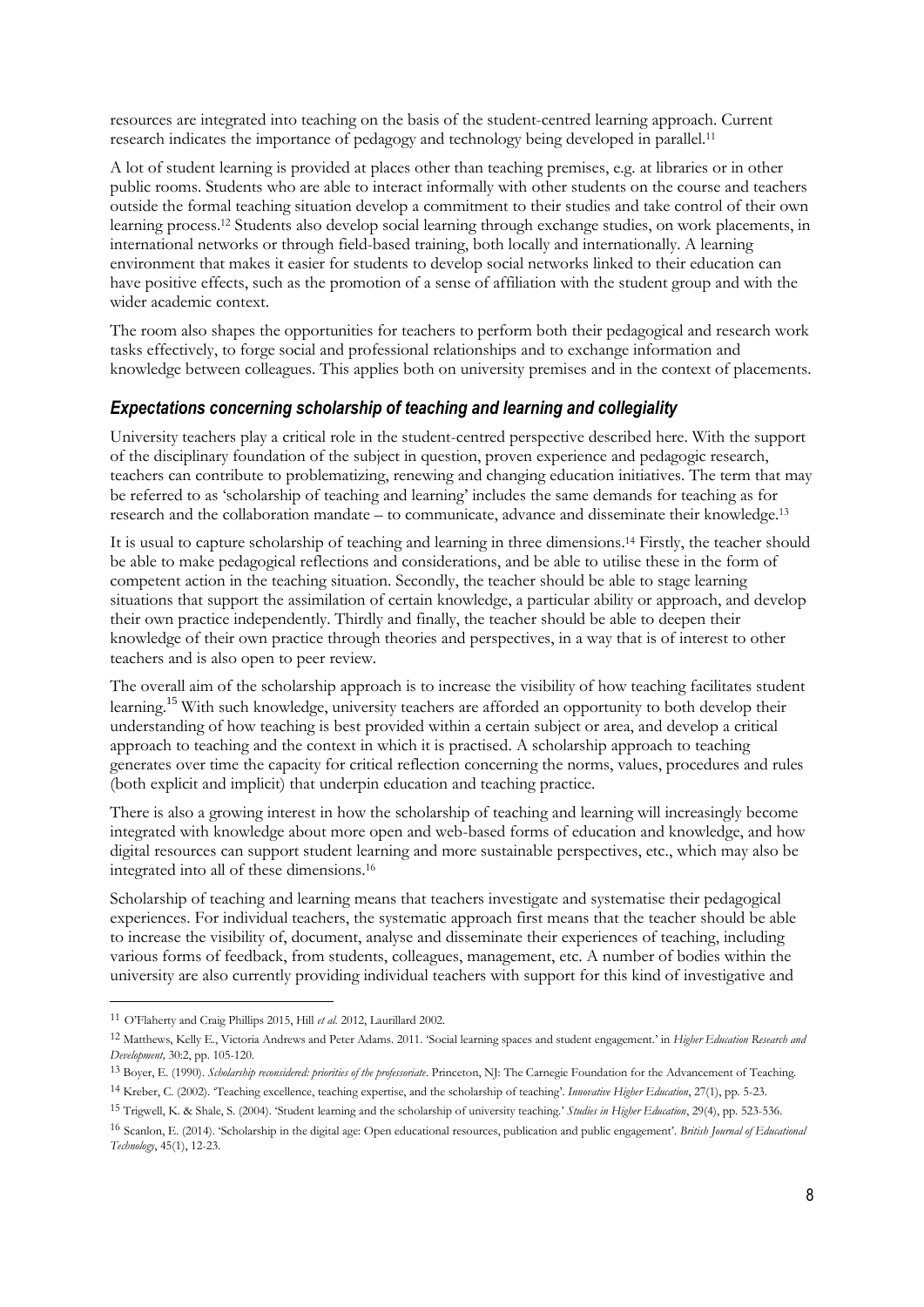systematic work. This support includes reviewing pedagogical proficiency and quality in various ways (through pedagogical courses, pedagogical prizes, pedagogical excellence, etc.).

A peer review can be conducted with various levels of formality and in relation to different backgrounds. Different options can be applied; everything from spontaneous discussions relating to a problem that arises when examination formats need to be renewed, to a review by teaching staff of an approach or progression relating to specific components, to attendance at course or study programme conferences, audit procedures or evaluations. The more formal forms may well include clear guidelines, criteria for the review and follow-up tools. In that way they constitute part of systematic quality work produced at a more general level, e.g. department management/study programme board, faculty management.

Teachers need to set time aside for both scientific/artistic work and for reflection, systematic follow-up and development of their pedagogical practice to develop scholarship of teaching and learning as described here. Likewise, teachers and management need scope to jointly review and be able to reconsider the teaching traditions, routines, norms and power relationships that characterise pedagogical work. Another precondition is that fora are required for sharing experiences and knowledge between teachers, e.g. through working parties, pedagogical seminar activities, continuing professional education or through various forms of collegial feedback. The head of a department is responsible for creating, maintaining and developing these opportunities for teachers and teaching staff.

#### <span id="page-9-0"></span>*Expectations concerning the education organisation, administration and management*

The course syllabus and the local study rules are core governing documents for a course. An important purpose of these is to ensure the students' legal security and equal treatment. The course syllabus also denotes through headings such as *learning outcomes, course content, forms of teaching, grades* and *course evaluation* that these elements are linked to each other in a specific way on the course. However, the wording of course syllabuses are generally brief and precise and do not specify the pedagogical factors taken into account when planning the course. Information about the pedagogical planning, more detailed instructions about what expectations teachers and course management have of students and what expectations students may have of teachers and course management should therefore be made available. The clearer the picture of *what* students are expected to do, *how* they are expected to do this, *when* they are expected to do various things and *why* they are expected to do this, the more secure they become, enabling them to fully engage in the learning process.

Student and education administration services as well as various kinds of support function intended for students, such as language supervision, study and career guidance, the University Library and support services for students with disabilities comprise in many contexts an important link between students and teachers, course coordinators and programme coordinators. These may therefore help to reduce the distance between different units and activities.<sup>17</sup> When administrative functions and teachers cooperate, and do so with a focus on student learning, this improves the opportunities of students to enjoy the benefits of the support functions offered. This creates a feeling of affiliation with the learning environment that has a positive impact on learning outcomes.

Digital support systems play an increasingly important role in the everyday lives of students, administrators and teachers. The need for accessible information is increasingly being satisfied by digital systems and technical equipment, and both teachers and students deal with a large number of such systems, both within and outside the teaching situation. It is consequently manifestly obvious that the functions of the digital resources are to be structured as a pedagogical support for active learning and interaction and that they must also be adapted to the needs of the user. This requires a smooth running and accessible service and support.

l

<sup>17</sup> Del Favero, Marietta. 2009. 'Linking Administrative Behaviour and Student Learning: The Learning Centered Academic Unit' in *Peabody Journal of Education*, 77:3, pp. 60-84.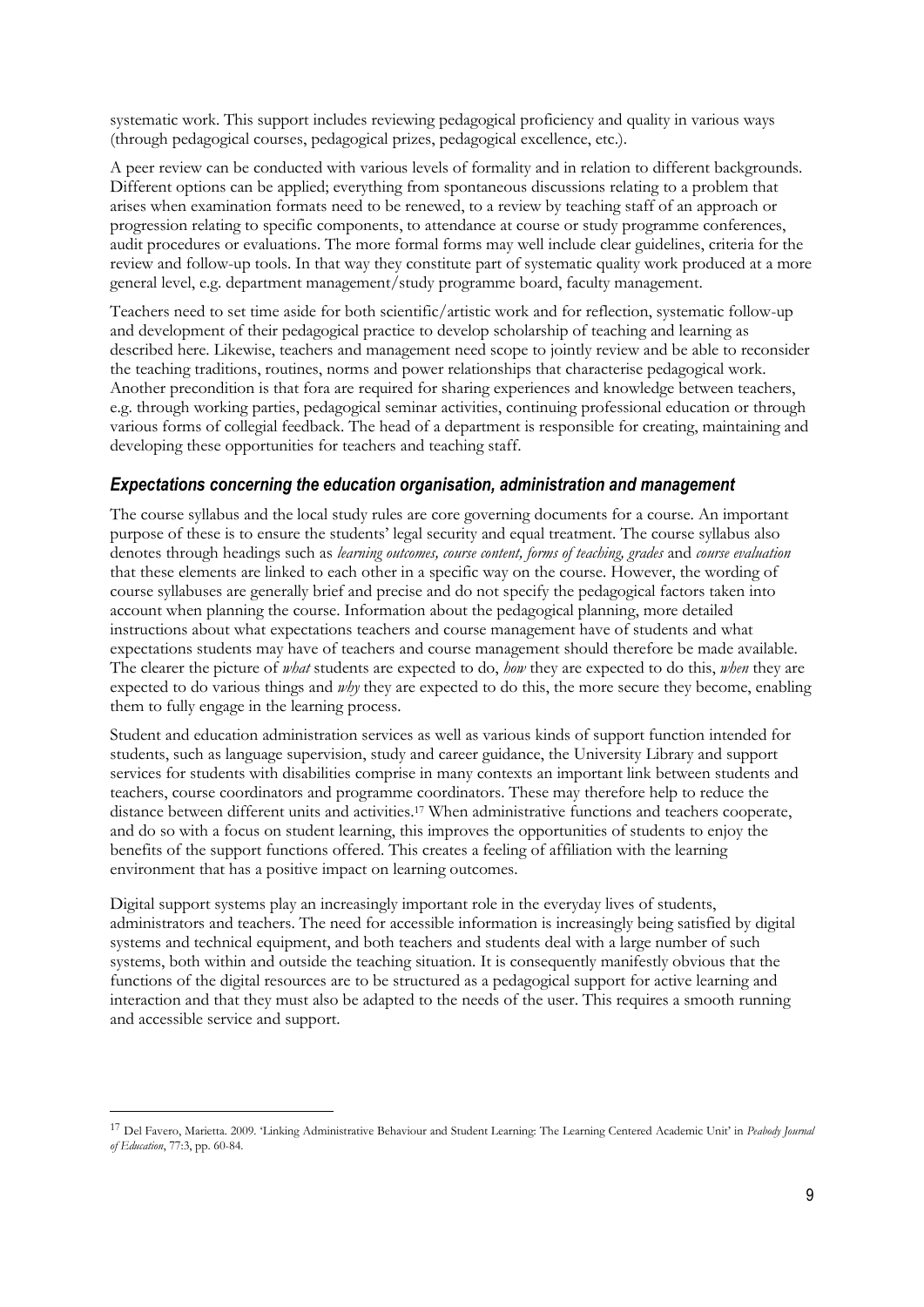Accountability at all levels of management is crucial for making the student-centred perspective an integral part of education, organisation and administration. <sup>18</sup> The desire of individual teachers to develop their pedagogy represents an important precondition. Research relating to pedagogic leadership within higher education is still fairly limited, but up until now the results unanimously stress the importance of management recognising the value of pedagogical development for both teachers and students. <sup>19</sup> The strategic work with pedagogical competence development makes a great contribution to the improvement of teaching. The kind of management culture that prevails thus plays a major role in the pedagogical programme of change being pursued.<sup>20</sup>

#### <span id="page-10-0"></span>*Expectations concerning student responsibility*

l

University education links studies and research by resting on scientific/artistic grounds. Explaining this link to students deepens the knowledge of students and the legitimacy of the education is underpinned. University studies entail major differences compared with preceding studies. Students are expected to assume a significant responsibility for their own learning process and are expected to improve, seek and provide knowledge together with others as well as being expected to challenge their pre-understanding of concepts and knowledge of the world. Students are also expected in the course of their education to develop their ability to independently both seek and produce new knowledge, which is also emphasised through the Higher Education Ordinance's requirements in respect of individual degree projects in order to be awarded a degree at the level of education involved.

<sup>18</sup> See Elmgren, M., Forsberg, E., Lindberg-Sand, Å. & Sonesson, A. 2014. *Ledning för kvalitet i forskarutbildningen* [Guidance for quality in doctoral studies]. SUHF's report series and Laksov, Bolander K., Kettis, Å., Alexandersson, M. 2014. *Ledning för kvalitet i undervisning på grundnivå och avancerad nivå* [Guidance for quality in first- and second-cycle studies]. SUHF's report series.

<sup>19</sup> Gibbs, Graham. 2013. 'Reflections on the changing nature of educational development', *International Journal of Academic Development*. 18:1, pp. 4-13.

<sup>20</sup> Knight, Peter T. & Trowler, Paul R. (2000) 'Department-level Cultures and the Improvement of Learning and Teaching' in *Studies in Higher Education*, 25:1, pp. 69- 83.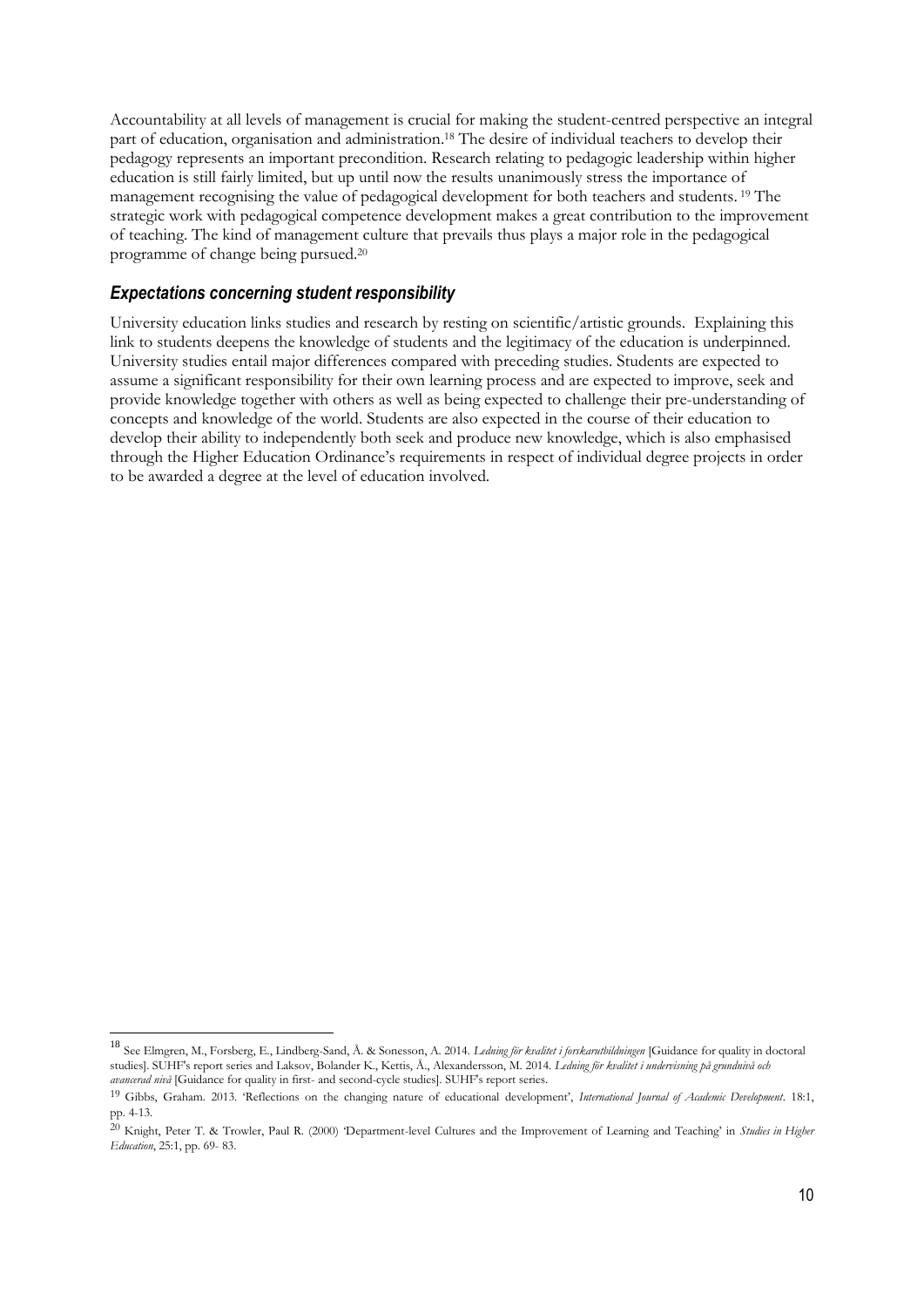# **PART 2**

# <span id="page-11-0"></span>**SUPPORT FOR DEVELOPMENT OF TEACHING AND LEARNING IN HIGHER EDUCATION**

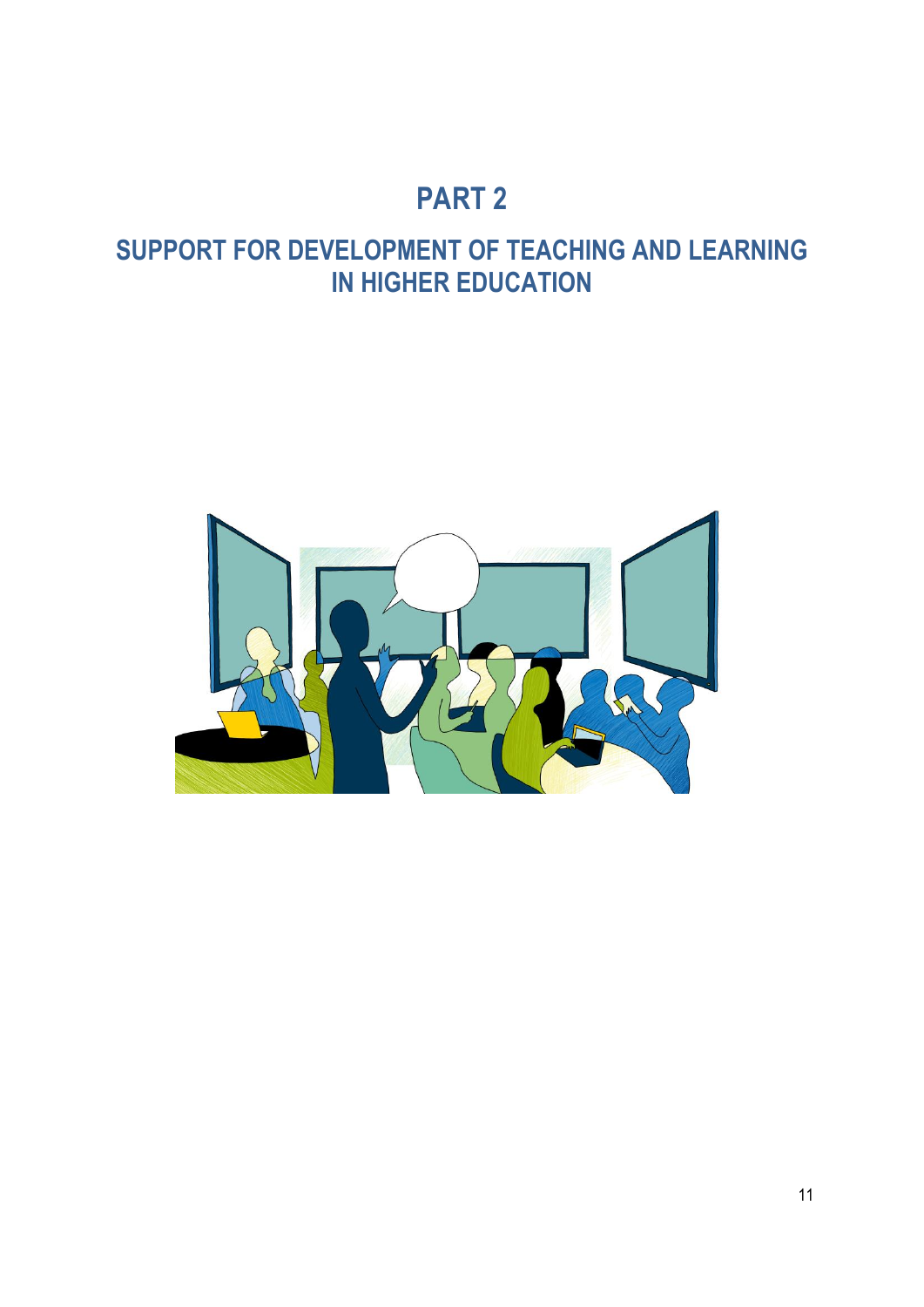Types of instruction and examination formats that stimulate activity, involvement and self-reflection.

Types of instruction formats that support interaction and cooperation between students and between students and teachers.

Continuous feedback/ assessment represents a key part of the teaching.

**Expectations concerning teaching and education that support student learning**

Types of instruction, examination formats and types of supervision that vary.

Students are examined in a way that stimulates deep learning.

Students are trained to reflect on their knowledge process.

### **Issues for discussion**

- What are the most common types of instruction formats at the department/corresponding? Why are these most common?
- What does the progression in education look like with respect to variations in types of instruction and examination formats?
- What different forms of feedback/assessment exist in courses/study programmes?
- How do we know that the teaching is inclusive?
- How do we know that the students achieve deep learning?
- How do we know that the students are developing a reflective approach to their own knowledge?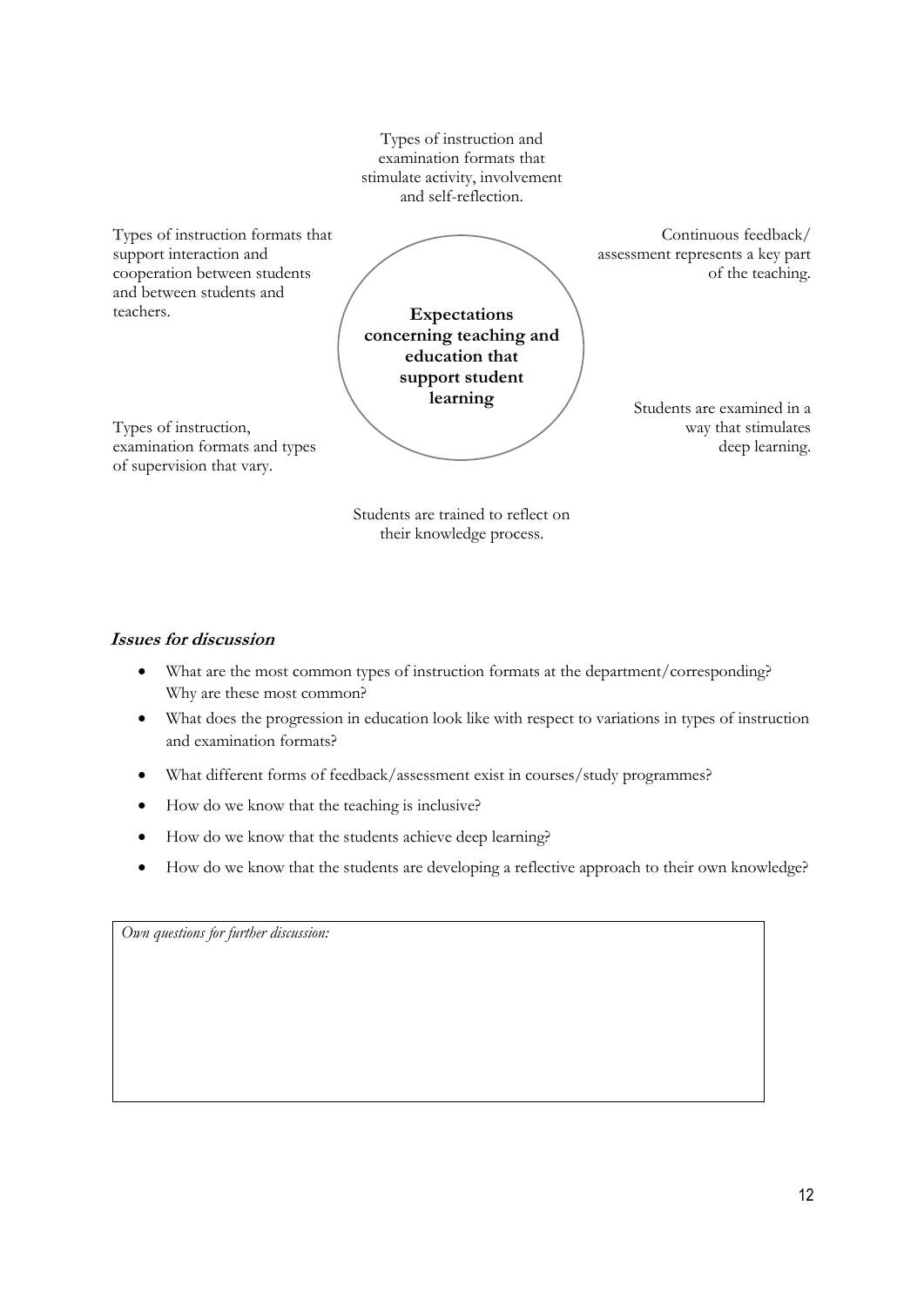|                                                                                                                                                               | The design of the physical<br>and virtual environment<br>stimulates interaction and<br>networking. |                                                                                                           |
|---------------------------------------------------------------------------------------------------------------------------------------------------------------|----------------------------------------------------------------------------------------------------|-----------------------------------------------------------------------------------------------------------|
| Teaching premises that offer<br>multifunctionality and<br>accessibility with respect to<br>pedagogical aids and furniture.                                    |                                                                                                    | Communal areas that both<br>facilitate informal social<br>interaction and offer<br>individual workplaces. |
| Teaching premises that<br>are flexible.<br>Electronic equipment at<br>teaching premises that is simple<br>for teachers and students to<br>control themselves. | <b>Expectations</b><br>concerning the room<br>for learning                                         | A learning platform<br>that is available for everyone<br>and has functions that are<br>easy to use.       |
|                                                                                                                                                               | Laboratories that enable<br>progression with respect to<br>practical training for<br>students.     |                                                                                                           |

#### **Issues for discussion**

- To what extent are the physical teaching premises compatible with student-centred learning and accessibility principles? What are the opportunities and limitations at the existing facilities?
- How would the physical teaching premises need to be designed to support teaching centred on student learning?
- In what way do digital resources support student-centred teaching?
- How are digital resources currently integrated into the teaching? What needs to be developed?
- How can informal interaction between students, teachers and administrative staff be supported?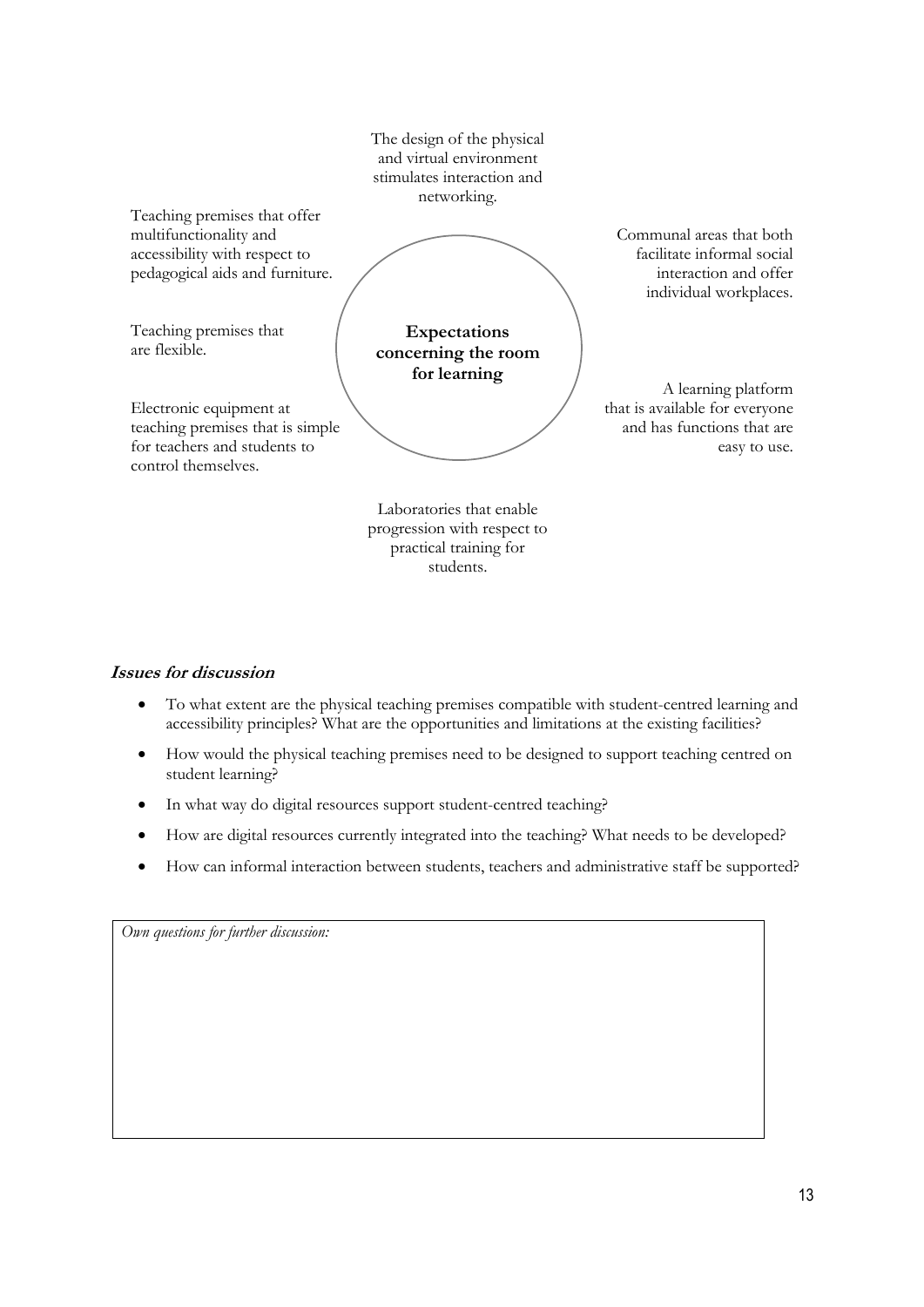Teachers apply a scientific/artistic perspective to teaching. Teachers communicate experiences of their pedagogical practice and student learning in academic contexts and/or to a broader public. Teachers have a good knowledge of how students develop a deeper understanding of the subject. **Expectations concerning scholarship of teaching and learning** Teachers apply a Use is made of the teachers' new knowledge and experience from teaching and learning in higher education and its visibility increased in the activity. The activity is characterised by the opportunity for critical reflection relating to the norms, values, routines and rules (both explicit and implicit) that prevail in the context in which the teaching is being provided.

scientific/artistic approach to their own learning.

### **Issues for discussion**

- What are the prevailing teaching traditions within the activity? How can these traditions be explained?
- What do the teachers require to enable them to work in an investigative and systematic way in relation to student learning?
- What support structures are available in the activity? What needs to be developed?
- How can reflection in respect of prevailing norms and values relating to knowledge, teaching and power relationships be initiated, developed, facilitated in the activity?
- What fora for subject-didactic discussions are available/required?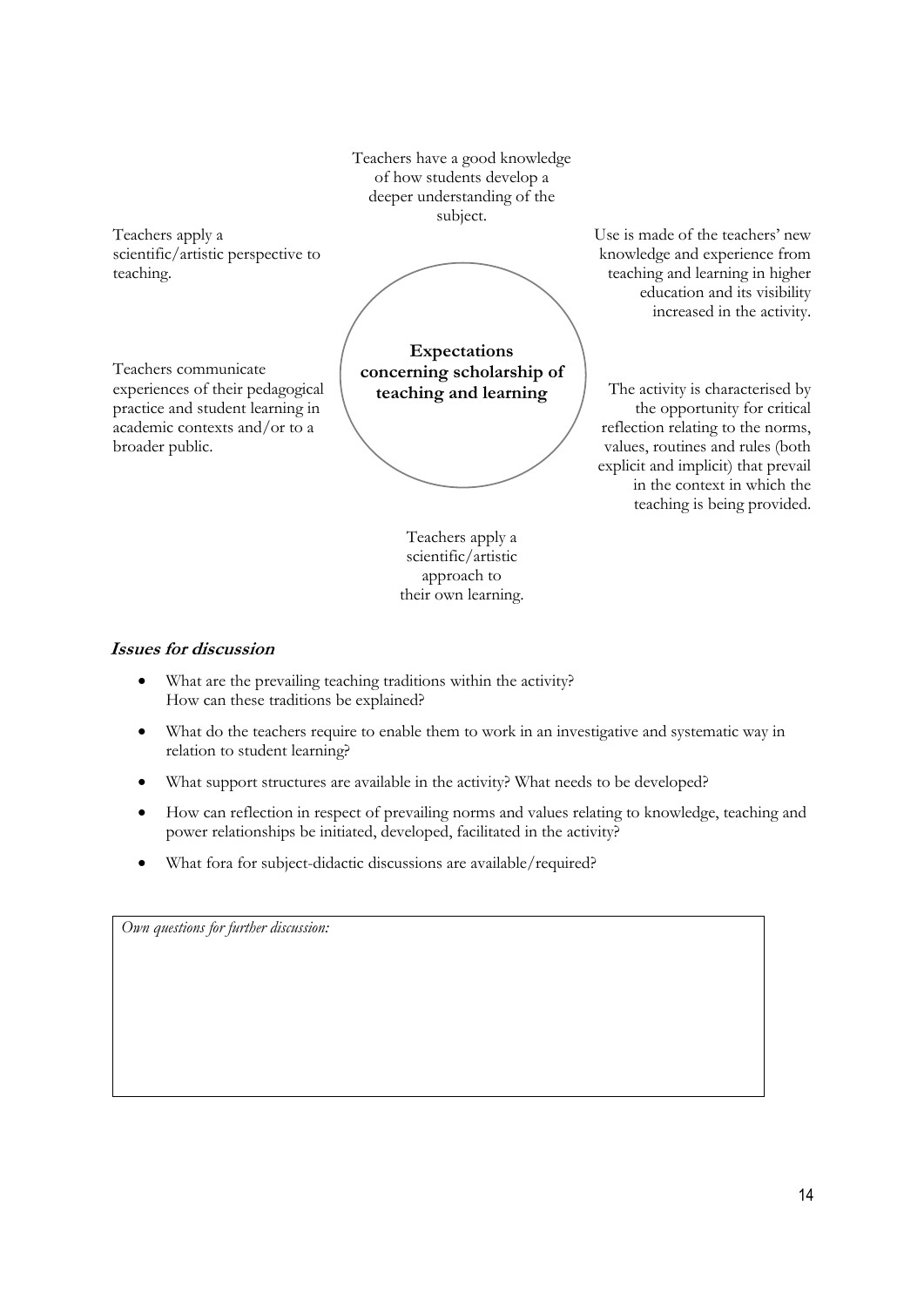

#### **Issues for discussion**

- What do colleagues know about each other's pedagogical practices?
- What forms for pedagogical discussions exist/would be required in the activity?
- What are the collegial forms for cooperation in courses and study programmes?
- In what way are experiences and good examples disseminated in the activity?
- What forms of systematic peer feedback are available/would be required?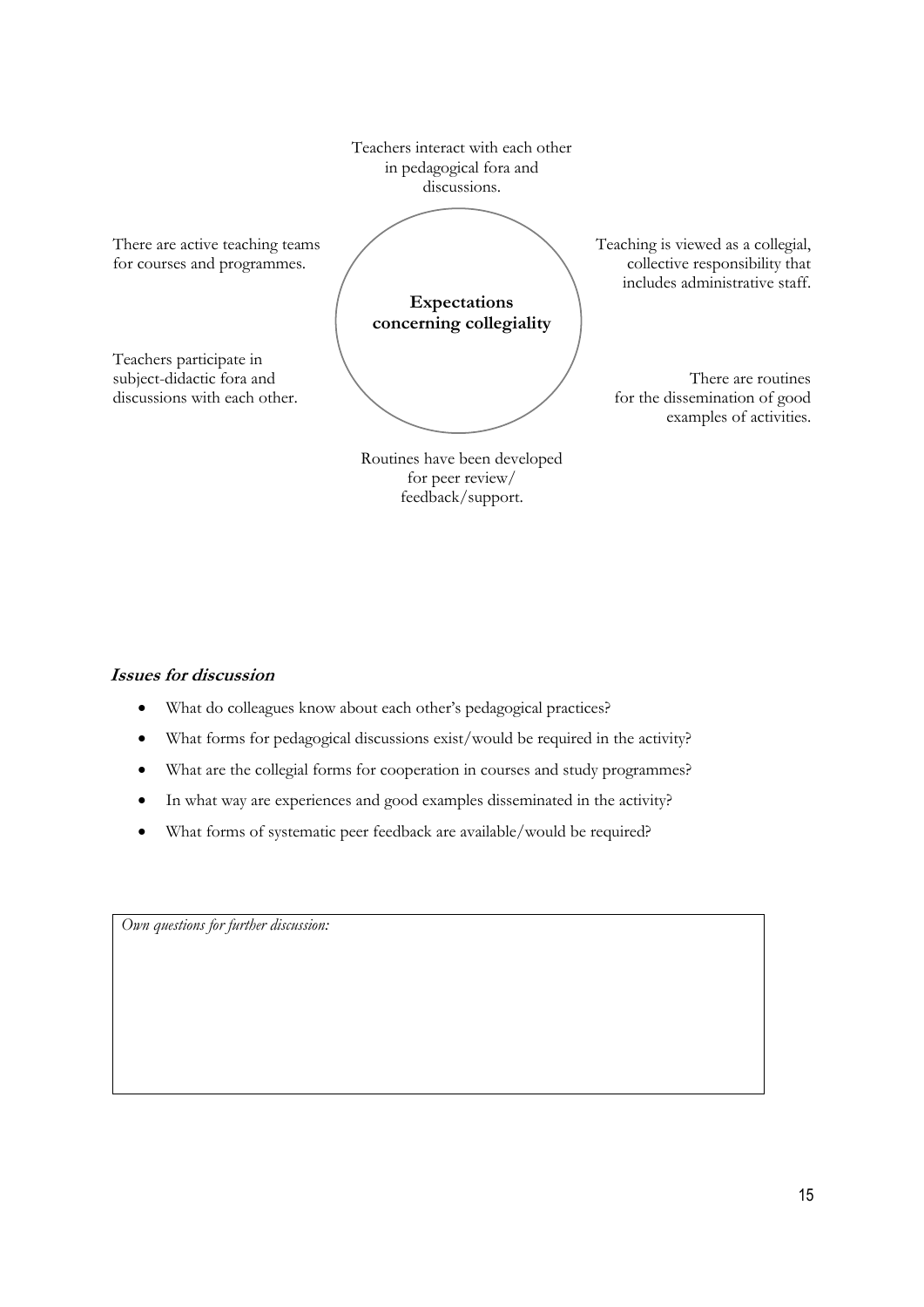Teachers and administrative functions cooperate.

Course syllabuses and course guides/course memoranda are live and active documents for planning and course development.

A student-centre perspective permeates the internal training for teachers and administrators.

**Expectations concerning the education organisation, administration and management**

Students are informed about support functions.

There is clear pedagogical leadership that provides guidance to which students and administrators can refer.

Digital resources corresponding to the needs of students and/or teachers.

#### **Issues for discussion**

- When and how are the expectations that students and teachers may have of each other communicated?
- What management functions for education and pedagogical development are available/would be required?
- What routines and forms for information about student support functions are available in the activity? Which functions are responsible for this?
- What experiences are there relating to cooperation between administrative functions and teachers? What can be developed?
- How is the focus on student learning shown when planning and developing administration and the education organisation?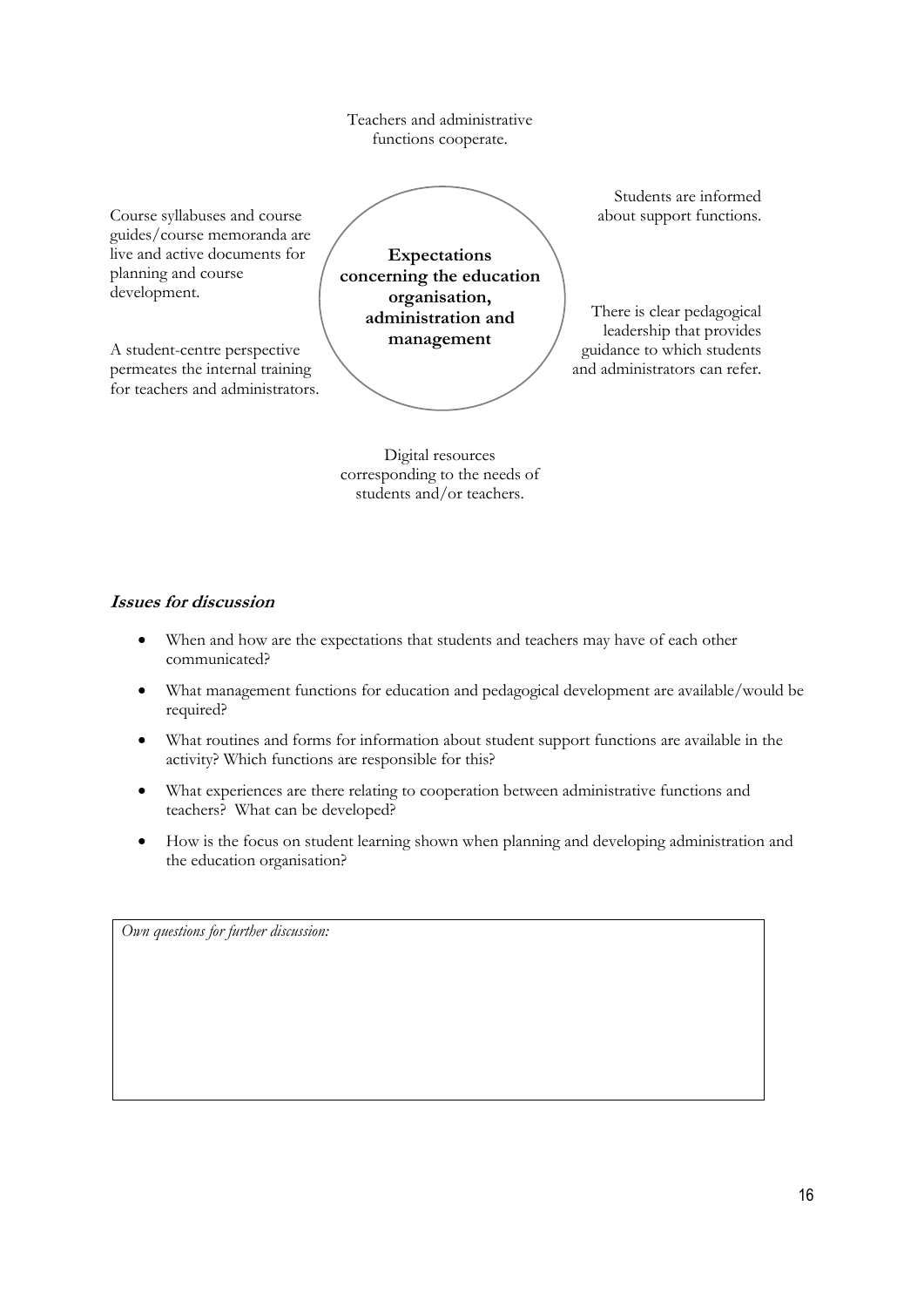Teachers are provided with the necessary prerequisites for pedagogical and scientific/artistic competence development.

Teachers are afforded an opportunity for continuing pedagogical professional development.

Implementation of an investigative and systematic working method relating to student learning requires a well-thought-out management strategy and knowledge of the conditions prevailing in one's own environment.

**Expectations**

**concerning management**

There is clear pedagogical leadership to which teachers can refer for guidance.

Use is made of the teachers'

new knowledge and experiences from teaching and learning in higher education and its visibility increased in the activity.

Attention is drawn to the teacher's pedagogical qualifications and development in personal development reviews.

### **Issues for discussion**

- How is the pedagogical development work organised in the activity? What routines exist/would be required?
- What management functions for education and pedagogical development are available/would be required?
- What preconditions for pedagogical and scientific/artistic competence development do the teachers have?
- How is pedagogical development evaluated by the management?